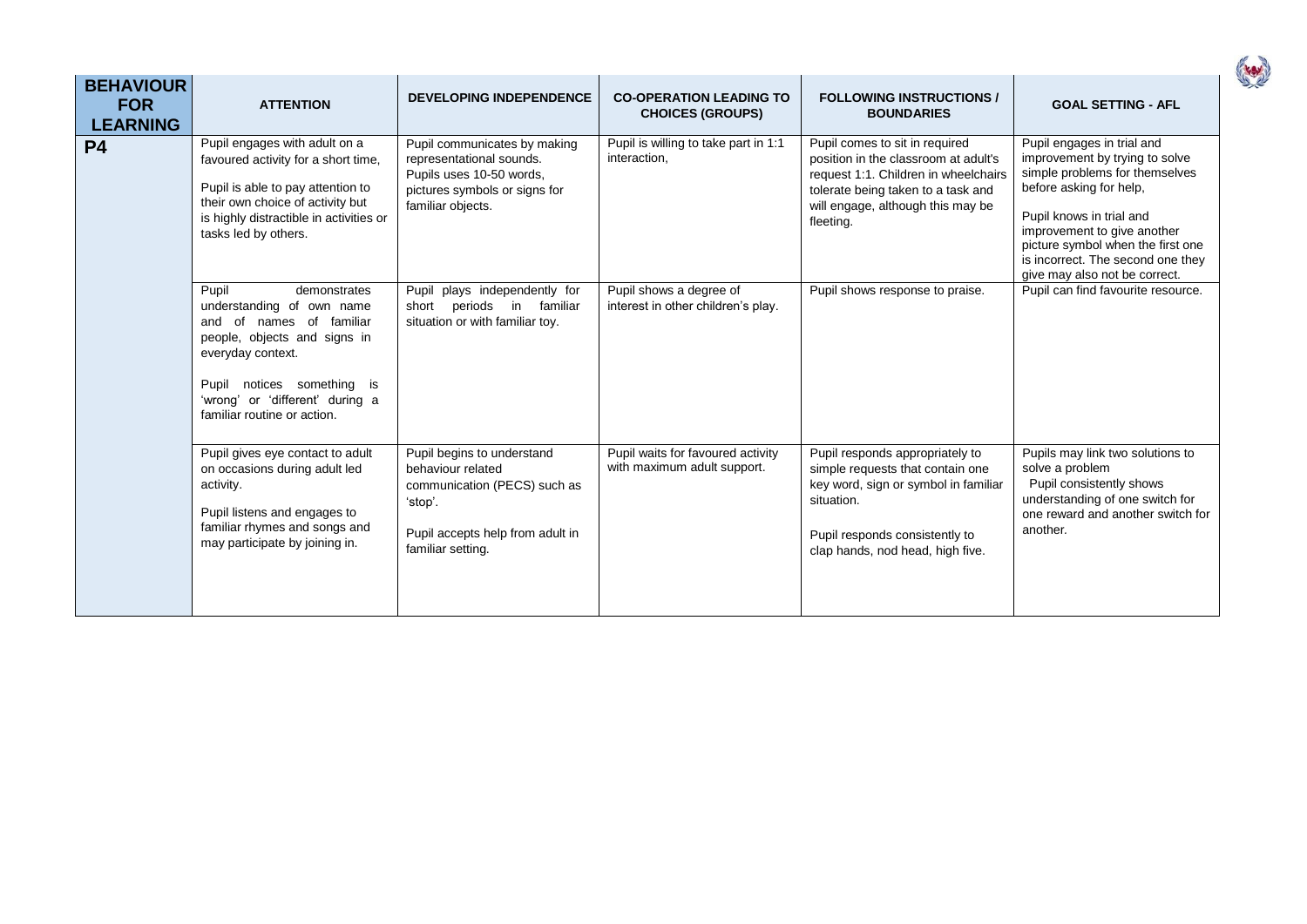| <b>BEHAVIOUR</b><br><b>FOR</b><br><b>LEARNING</b> | <b>ATTENTION</b>                                                                                                                                                                                                         | <b>DEVELOPING INDEPENDENCE</b>                                                                                                                                                                                                                                 | <b>CO-OPERATION LEADING TO</b><br><b>CHOICES (GROUPS)</b>                                                                 | <b>FOLLOWING INSTRUCTIONS /</b><br><b>BOUNDARIES</b>                                                                                                                                             | <b>GOAL SETTING - AFL</b>                                                                                                                                                                                  |
|---------------------------------------------------|--------------------------------------------------------------------------------------------------------------------------------------------------------------------------------------------------------------------------|----------------------------------------------------------------------------------------------------------------------------------------------------------------------------------------------------------------------------------------------------------------|---------------------------------------------------------------------------------------------------------------------------|--------------------------------------------------------------------------------------------------------------------------------------------------------------------------------------------------|------------------------------------------------------------------------------------------------------------------------------------------------------------------------------------------------------------|
| <b>P5</b>                                         | Pupil attends to adult directed<br>activity with 1:1 support for up to 5<br>minutes.<br>Pupil makes eye contact with<br>person they are greeting, e.g.<br>looks as they shake hands to say<br>'hello' or 'good morning'. | Pupil can combine 2 key ideas<br>or concepts in phrases.<br>Pupil makes simple request with<br>regards to basic needs via their<br>chosen method of<br>communication.                                                                                          | Pupil can wait for favoured activity<br>with less support.                                                                | Pupil<br>responds to a<br>few<br>appropriate boundaries<br>with<br>encouragement and support.<br>Pupil co-operates with some<br>boundaries<br>and<br>instant<br>rewards.                         | In response to a question pupil will<br>express likes/dislikes using 1-2<br>word level of communication about<br>familiar activities.                                                                      |
|                                                   | Pupil responds to appropriate<br>questions about familiar or<br>immediate events or<br>experiences.                                                                                                                      | Pupil responds appropriately to<br>simple questions.<br>Pupil accepts help in more varied<br>activities.<br>Pupil can indicate please/<br>thank you/ sorry when<br>reminded.                                                                                   | Pupil works, plays and engages<br>in activity alongside others.                                                           | Pupil responds appropriately to<br>simple questions or requests.                                                                                                                                 | Pupil recognises and identifies<br>own work from a selection at<br>the end of the lesson.                                                                                                                  |
| <b>P6</b>                                         | Pupil intermittently pays attention<br>to the leader of an activity for short<br>periods.                                                                                                                                | Pupil completes basic activities<br>or tasks with prompts for 5<br>minutes or more.                                                                                                                                                                            | Pupil begins to co-operate in<br>group tasks with support.<br>Pupil takes part in new/untried<br>activities with support. | In small group, pupil can follow<br>simple rules with full adult support.<br>Pupil can co-operate and follow<br>simple rules and boundaries with<br>longer intervals before receiving<br>reward. | Pupil recognises simple problems<br>and responds to a<br>'what 'question to identify them.<br>Pupils can answer questions<br>beginning to describe skills they<br>have used as part of a piece of<br>work. |
|                                                   | Pupil sits through assembly with<br>1:1 support.                                                                                                                                                                         | Pupil can search out resource for<br>familiar chosen activity with<br>support.<br>Pupil shows an awareness of<br>and is beginning to develop<br>confidence and trust in adults<br>in peers.<br>Pupil can solve problems by<br>negotiation with others support. | Pupil joins in with a simple<br>group task.                                                                               | Pupil is able to follow simple<br>context embedded instructions<br>given to small group.                                                                                                         | In response to further<br>questioning, pupil begins to<br>express likes/dislikes about the<br>functional skills used.                                                                                      |
|                                                   | Pupil can wait a short amount<br>of time independently.                                                                                                                                                                  | Pupil accepts help in simple<br>learning tasks.<br>Pupil says 'please' and<br>'thank you' without prompt.<br>Pupil begins to be able to<br>accept change with support.                                                                                         | Pupil is able to respond (using<br>either verbal or nonverbal<br>communication) to others in<br>group situations.         | Pupil can sometimes tolerate<br>delay when needs are not<br>immediately met.<br>Pupil responds appropriately to<br>simple questions or requests (3<br>words phrase).                             | Pupil can ask simple 'what'<br>questions to gain simple<br>information to clarify events or<br>show curiosity.                                                                                             |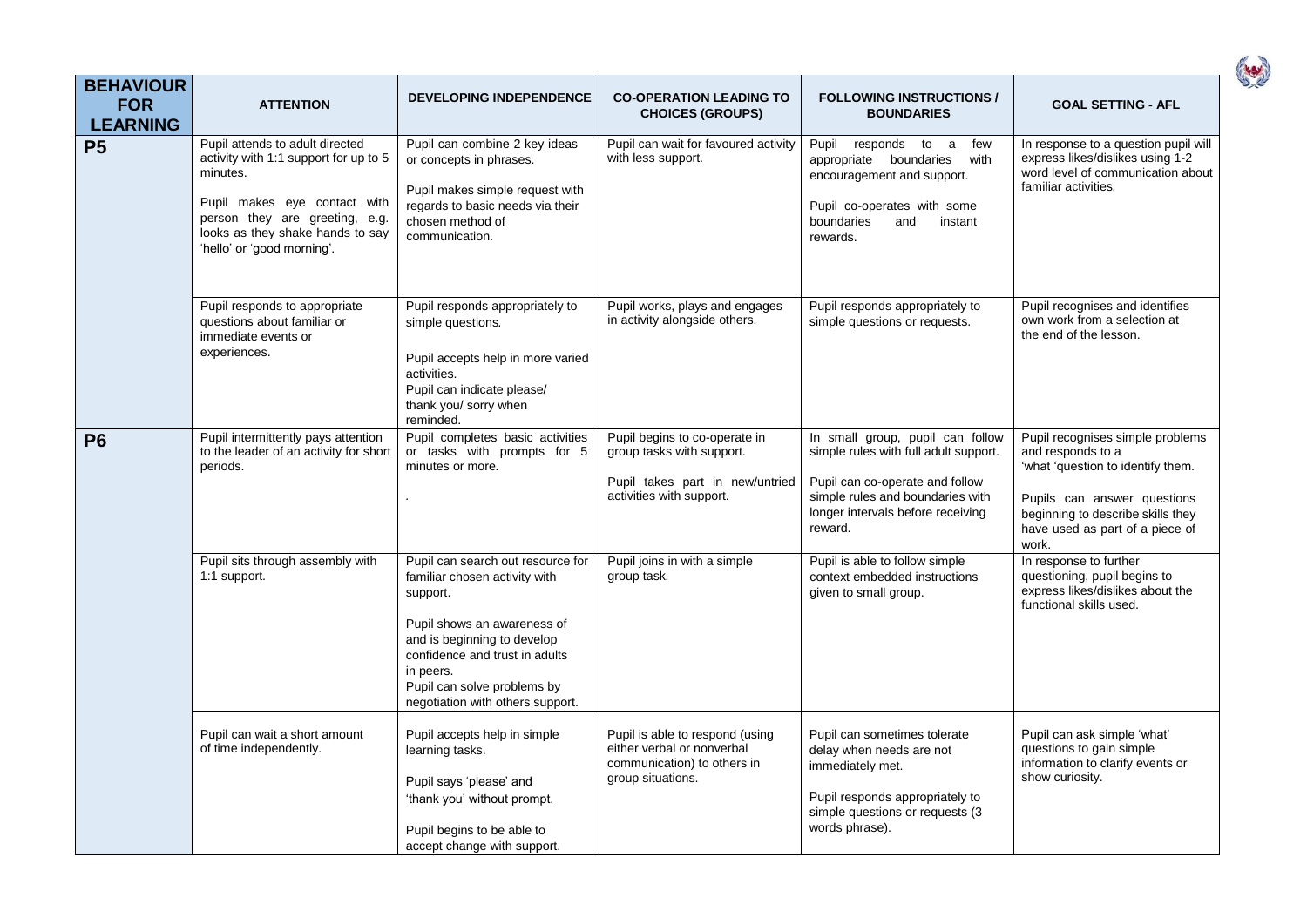| <b>BEHAVIOUR</b><br><b>FOR</b><br><b>LEARNING</b> | <b>ATTENTION</b>                                                                                                                                                                   | <b>DEVELOPING INDEPENDENCE</b>                                                                                        | <b>CO-OPERATION LEADING TO</b><br><b>CHOICES (GROUPS)</b>                                                                                                                                                        | <b>FOLLOWING INSTRUCTIONS /</b><br><b>BOUNDARIES</b>                                                           | <b>GOAL SETTING - AFL</b>                                                                                                                                                         |
|---------------------------------------------------|------------------------------------------------------------------------------------------------------------------------------------------------------------------------------------|-----------------------------------------------------------------------------------------------------------------------|------------------------------------------------------------------------------------------------------------------------------------------------------------------------------------------------------------------|----------------------------------------------------------------------------------------------------------------|-----------------------------------------------------------------------------------------------------------------------------------------------------------------------------------|
| P <sub>7</sub>                                    | Pupil consistently pays attention<br>to activity leader for short periods.                                                                                                         | Pupil can move to self<br>chosen activity with support.                                                               | Pupil can attend to and respond<br>to questions from familiar adult<br>and peers about recent<br>experiences.                                                                                                    | Pupil shows understanding and co-<br>operates with most boundaries and<br>routines with rewards?               | Pupil can sometimes adapt<br>behaviour to different events,<br>social situations and change in<br>routines.                                                                       |
|                                                   | Pupil sits in short assembly with<br>prompts.<br>Pupil listens to, attends and<br>follows a simple story.                                                                          | Pupil can search out familiar<br>resources for activity<br>independently.<br>Pupil can use resources for new<br>task. | Pupil can wait for a requested<br>activity in a structured activity and<br>setting.                                                                                                                              | Pupil completes basic activities or<br>tasks with prompts for 5 minutes<br>or more.                            | Pupils can move to directed<br>activity with less support.                                                                                                                        |
|                                                   | Pupil can transfer attention to new<br>and familiar tasks.<br>Pupil maintains attention to<br>familiar or enjoyable adult led<br>tasks and small group<br>activities with support. | Pupil is aware of the ability to<br>change their mind.                                                                | Pupil can follow simple group<br>tasks/roles with less prompts.<br>Pupil can imitate the content of a<br>group activity.<br>Pupil begins to realise that there<br>may be more than one solution to<br>a problem. | Pupil is able to respond to<br>requests with 4 key word phrase<br>by familiar adult, possibly with<br>prompts. | Pupil can demonstrate<br>understanding by answering<br>questions about a story or<br>picture with minimum support.<br>Pupil begins to make simple<br>comments on a piece of work. |

( 10)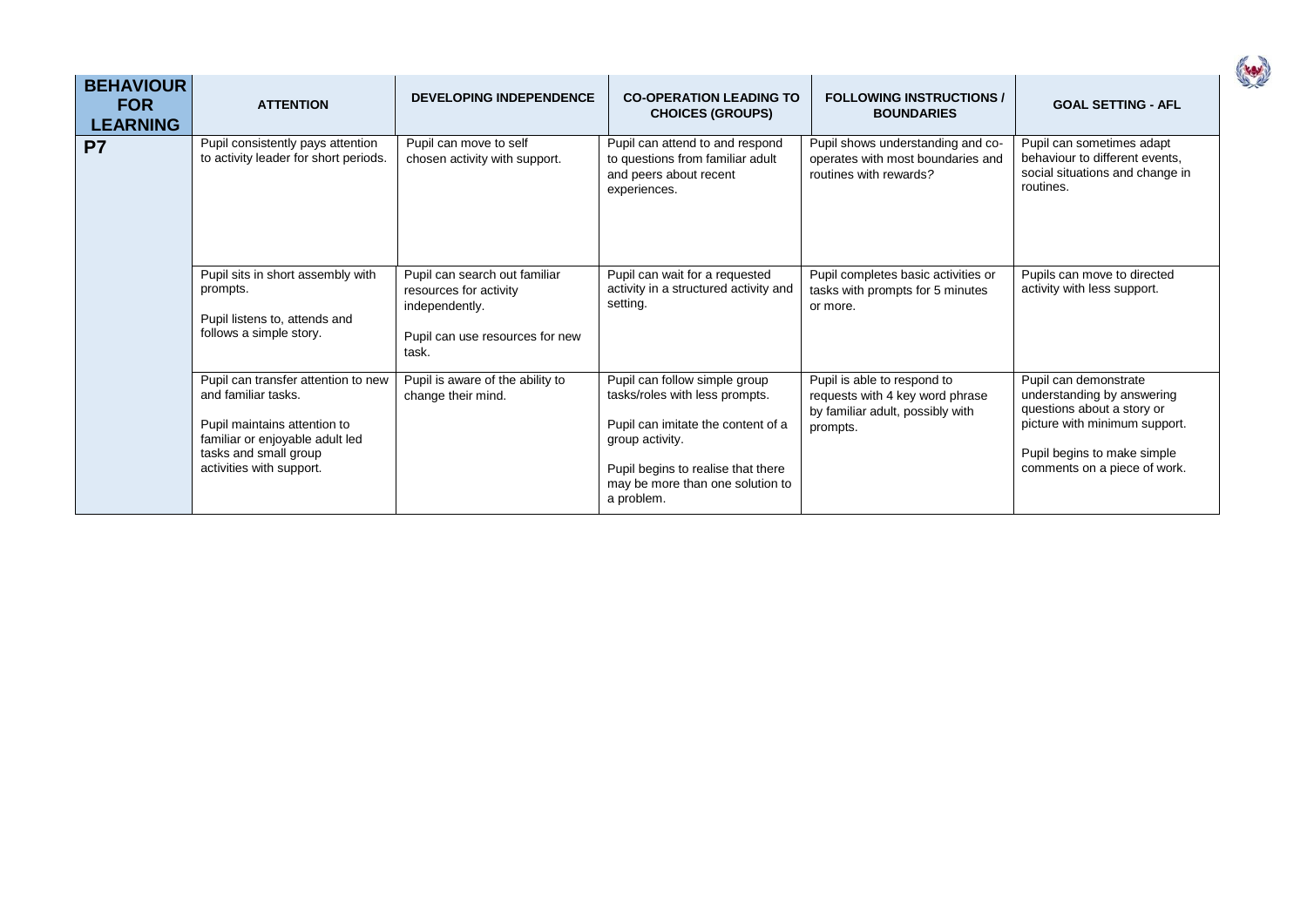| <b>BEHAVIOUR</b><br><b>FOR</b><br><b>LEARNING</b> | <b>ATTENTION</b>                                                                                            | <b>DEVELOPING INDEPENDENCE</b>                                                                                                     | <b>CO-OPERATION LEADING TO</b><br><b>CHOICES (GROUPS)</b>                                                                                                                                                     | <b>FOLLOWING INSTRUCTIONS /</b><br><b>BOUNDARIES</b>                                                                        | <b>GOAL SETTING - AFL</b>                                                                                                                                                      |
|---------------------------------------------------|-------------------------------------------------------------------------------------------------------------|------------------------------------------------------------------------------------------------------------------------------------|---------------------------------------------------------------------------------------------------------------------------------------------------------------------------------------------------------------|-----------------------------------------------------------------------------------------------------------------------------|--------------------------------------------------------------------------------------------------------------------------------------------------------------------------------|
| P <sub>8</sub>                                    | Pupil maintains attention to their<br>own choice of activity while<br>responding to other<br>pupils/adults. | Pupil demonstrates turn taking<br>with minimal prompts.<br>Pupil accepts change with less<br>support.                              | Pupil recognises and<br>responds to the order when<br>taking turns with minimal<br>prompts.<br>Pupil can understand message<br>with 4 key words signs symbols<br>from less familiar adult without<br>prompts. | Pupil awaits turn with minimal adult<br>prompts.<br>Pupil understands concept of<br>waiting in turns in small group.        | Pupil can use trial and<br>improvement to solve a problem.<br>Pupil can say if they have worked<br>independently or needed help to<br>complete a piece of work or<br>activity. |
|                                                   | Pupil listens to story<br>attending for longer periods.                                                     | Pupil can search out unfamiliar<br>resources for activity<br>independently.<br>Pupil can choose tasks<br>independently.            | Pupil can maintain attention to<br>familiar or enjoyable small group<br>activities.                                                                                                                           | Pupil is able to understand time<br>concept words.<br>Pupil understands a more<br>complex and longer term reward<br>system. | Pupil can initiate ideas in familiar<br>activities.<br>Pupil can initiate new activities.                                                                                      |
|                                                   | Pupil is able to respond<br>appropriately to 'why' and 'how'<br>questions.                                  | Pupil can ask for help with more<br>confidence.<br>Pupil can ask lots of<br>questions to find out more<br>specific<br>Information. | Pupil can follow simple group<br>roles with minimum support<br>developing towards<br>independence.<br>Pupil begins to establish/sustain<br>relationships.                                                     | Pupil is able to respond to<br>requests with 4 key words with<br>less familiar adult and without<br>prompt.                 | Pupil can identify simple next<br>steps in learning.<br>Pupil shows some perseverance<br>but may still give up easily and<br>may demonstrate frustration.                      |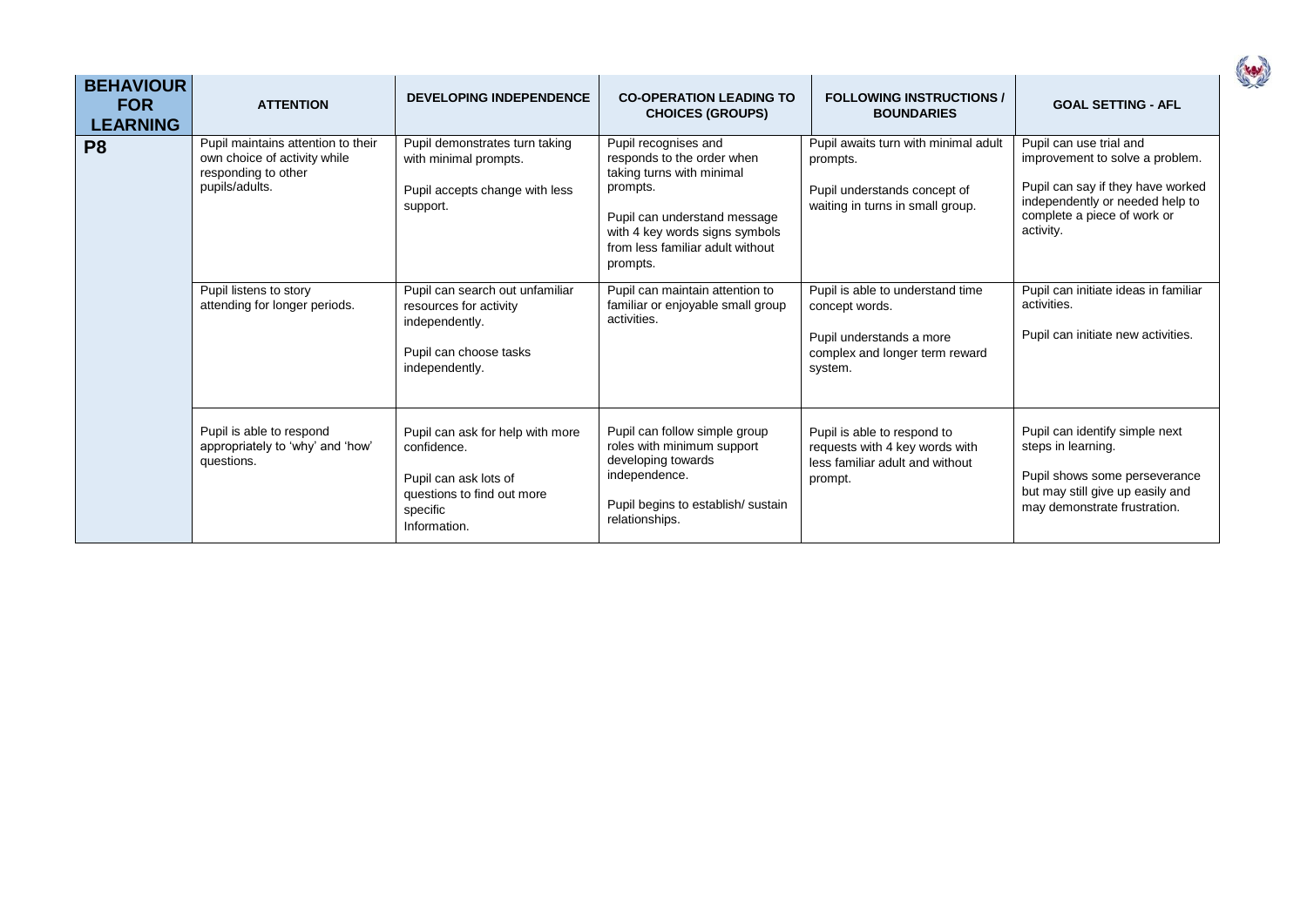| <b>BEHAVIOUR</b><br><b>FOR</b><br><b>LEARNING</b> | <b>ATTENTION</b>                                                                                                                                                                                                | <b>DEVELOPING INDEPENDENCE</b>                                                                                                                                                                                                                          | <b>CO-OPERATION LEADING TO</b><br><b>CHOICES (GROUPS)</b>                                                                                                                                                                                                                                                                                                                                                                                                                                               | <b>FOLLOWING INSTRUCTIONS /</b><br><b>BOUNDARIES</b>                                                                                                                                                                                                                                                | <b>GOAL SETTING - AFL</b>                                                                                                                                                                                                                                                                                                      |
|---------------------------------------------------|-----------------------------------------------------------------------------------------------------------------------------------------------------------------------------------------------------------------|---------------------------------------------------------------------------------------------------------------------------------------------------------------------------------------------------------------------------------------------------------|---------------------------------------------------------------------------------------------------------------------------------------------------------------------------------------------------------------------------------------------------------------------------------------------------------------------------------------------------------------------------------------------------------------------------------------------------------------------------------------------------------|-----------------------------------------------------------------------------------------------------------------------------------------------------------------------------------------------------------------------------------------------------------------------------------------------------|--------------------------------------------------------------------------------------------------------------------------------------------------------------------------------------------------------------------------------------------------------------------------------------------------------------------------------|
| <b>BRIDGE</b>                                     | Pupil maintains attention<br>appropriately with 1:1 support or<br>in familiar settings.<br>Pupil demonstrates<br>understanding of a familiar story<br>by ordering pictures and<br>depicting sequence of events. | Pupil begins to organise self with<br>prompts for known activities.<br>Pupil identifies resources for<br>familiar tasks and collects them.                                                                                                              | In small group, pupil maintains<br>attention to familiar or enjoyable<br>activities for short periods of<br>time without prompt.<br>Pupil takes part in role play with<br>confidence.<br>Pupil listens to questions more<br>carefully. They demonstrate<br>understanding by giving additional<br>details in their answers.<br>Pupil can wait for self-requested<br>activity in less structured<br>situations.<br>Pupils respond positively to<br>instruction in 1:1 situations with<br>familiar adults. | Pupil is more aware of own and<br>others roles and contributions in<br>familiar group tasks.<br>Pupil is beginning to make simple<br>choices about learning<br>behaviour.<br>Pupil only recognises the<br>consequences of some of their<br>actions when clearly highlighted<br>to them by an adult. | Pupil contributes to achievement<br>of group task without support.<br>Pupil begins to reflect on, when<br>questioned, what they have<br>achieved.                                                                                                                                                                              |
|                                                   | Pupil knows to look at who is<br>talking.                                                                                                                                                                       | Pupil can show resilience in an<br>appropriate manner,<br>Pupil is developing an<br>understanding of slapstick<br>humour or simple jokes.                                                                                                               | Pupil is able to take turns in<br>simple games leading towards<br>independence.<br>Pupil demonstrates turn taking in<br>conversations.<br>Pupil is able to make a decision<br>to solve a problem based on<br>thinking about the<br>consequences of a different<br>solution identified when<br>questioned.                                                                                                                                                                                               | Pupil begins to show resilience by<br>accepting, in an appropriate<br>manner, that they cannot always<br>have their own choice.<br>Pupil is able to accept a longer<br>term simple reward structure.<br>Pupil is beginning to take pride in<br>their work.                                          | Pupil can contribute to the<br>planning of familiar routines.<br>Pupils begin to recognise if they<br>cannot complete a piece of work<br>and begin to ask for help<br>appropriately.<br>Pupil is actively involved in<br>interchanges of information, ideas<br>or opinions.                                                    |
|                                                   | Pupil is able to listen to others<br>and usually<br>respond appropriately in a range<br>of formal situations.<br>Pupil listens to contributions of<br>others and gives some additional<br>detail.               | Pupil is<br>aware of<br>different<br>resources for different routines<br>and activities.<br>Pupil begins to organise self<br>independently and initiates in<br>known activities.<br>Pupil asks for help more<br>confidently in all types of activities. | Pupil recognises<br>different<br>roles within groups.<br>Pupil maintains attention and<br>listens to speaker in a wide range<br>of settings.<br>Pupils respond positively to<br>instruction in 1:1 situations with<br>less familiar adult.                                                                                                                                                                                                                                                              | Pupil accepts boundaries and<br>rules more consistently.<br>Pupil responds to rules and<br>routines when answering or<br>asking questions.<br>Pupil is more aware of when and<br>how to lead a simple activity.                                                                                     | Pupil can begin an activity without<br>a plan but does not show forward<br>thinking.<br>Pupil can<br>review<br>simple<br>activities to inform future<br>planning in small groups.<br>Pupil is beginning to review their<br>own progress with support<br>Pupil shows more complex<br>understanding of trial and<br>improvement. |

(rev)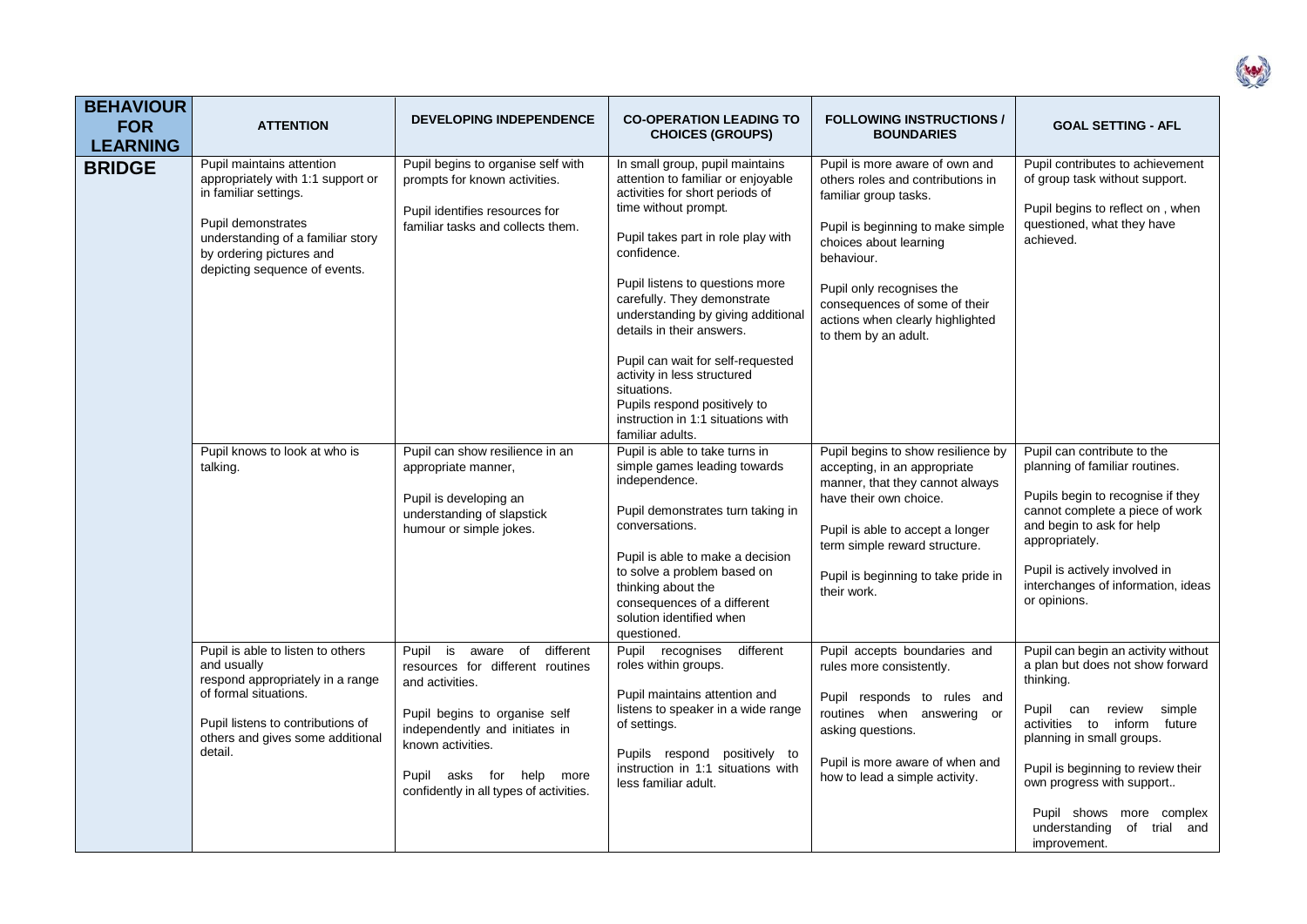| <b>BEHAVIOUR</b><br><b>FOR</b><br><b>LEARNING</b> | <b>ATTENTION</b>                                                                                                                                                                           | <b>DEVELOPING INDEPENDENCE</b>                                                                                                                                                                                                                                                                     | <b>CO-OPERATION LEADING TO</b><br><b>CHOICES (GROUPS)</b>                                                                                                                              | <b>FOLLOWING INSTRUCTIONS /</b><br><b>BOUNDARIES</b>                                                                                                                                                                                                                            | <b>GOAL SETTING - AFL</b>                                                                                                                                                                                                                                                                                                                                                                                                                                                                      |
|---------------------------------------------------|--------------------------------------------------------------------------------------------------------------------------------------------------------------------------------------------|----------------------------------------------------------------------------------------------------------------------------------------------------------------------------------------------------------------------------------------------------------------------------------------------------|----------------------------------------------------------------------------------------------------------------------------------------------------------------------------------------|---------------------------------------------------------------------------------------------------------------------------------------------------------------------------------------------------------------------------------------------------------------------------------|------------------------------------------------------------------------------------------------------------------------------------------------------------------------------------------------------------------------------------------------------------------------------------------------------------------------------------------------------------------------------------------------------------------------------------------------------------------------------------------------|
| <b>ONE</b>                                        | Pupil is beginning to think about<br>answers before speaks (reduced<br>incidents of blurting answers out).<br>Pupil can look at who is talking<br>and think about what they are<br>saying. | Pupil<br>organise<br>can<br>themselves in familiar activity<br>without support.<br>Working alone, pupil plans simple<br>tasks, selects and maintains<br>attention in familiar small group<br>activity.<br>Pupil uses simple jokes and simple<br>idioms but not always understand<br>what it means. | Pupil begins to take turns in<br>conversation listening to others.<br>so they can enter on cue.<br>Pupil accepts others views to<br>adjust own contribution to<br>achievement of task. | Pupil can accept changes outside<br>common routines.<br>Pupil knows when to take part as<br>a follower of group activity or<br>initiate and lead with occasional<br>prompts.<br>Pupil operates within socially<br>identified boundaries.<br>Pupil is able to self- regulate own | Pupil begins to identify barriers to<br>learning when finds work tricky<br>and with adult support attempts to<br>overcome them.<br>Pupil is beginning to show basic<br>evaluation skills.<br>Pupil can tell you what a goal is.<br>Pupil can make a judgement<br>about how hard they have worked<br>in relation to criteria explained at<br>the beginning of the lesson with a<br>simple rating scale.<br>Pupil can clarify their own ideas<br>and understanding of the learning<br>intention. |
|                                                   |                                                                                                                                                                                            |                                                                                                                                                                                                                                                                                                    |                                                                                                                                                                                        | behaviour in order to minimise<br>disruption to their or others<br>learning.                                                                                                                                                                                                    | Pupil begins to approach problem<br>with a strategy or plan.<br>Pupil may see a single solution to<br>problem, choosing a more efficient<br>one.                                                                                                                                                                                                                                                                                                                                               |
|                                                   | When the pupil is faced with a<br>problem they will demonstrate<br>that they can persevere when the<br>going gets tough.                                                                   | Pupil begins<br>demonstrate<br>to<br>resilience by standing up for<br>themselves and their<br>ideas when challenged by<br>friends/peers.                                                                                                                                                           | Without prompts, pupil shows<br>cooperation and maintains<br>attention in familiar small group<br>activity.<br>As above in larger groups.                                              | Pupil making more involved<br>choices about their learning<br>behaviour.                                                                                                                                                                                                        | Pupil is able to make choices<br>about their role in an activity.<br>Pupil is beginning to deal with<br>pressure,                                                                                                                                                                                                                                                                                                                                                                              |

(rev)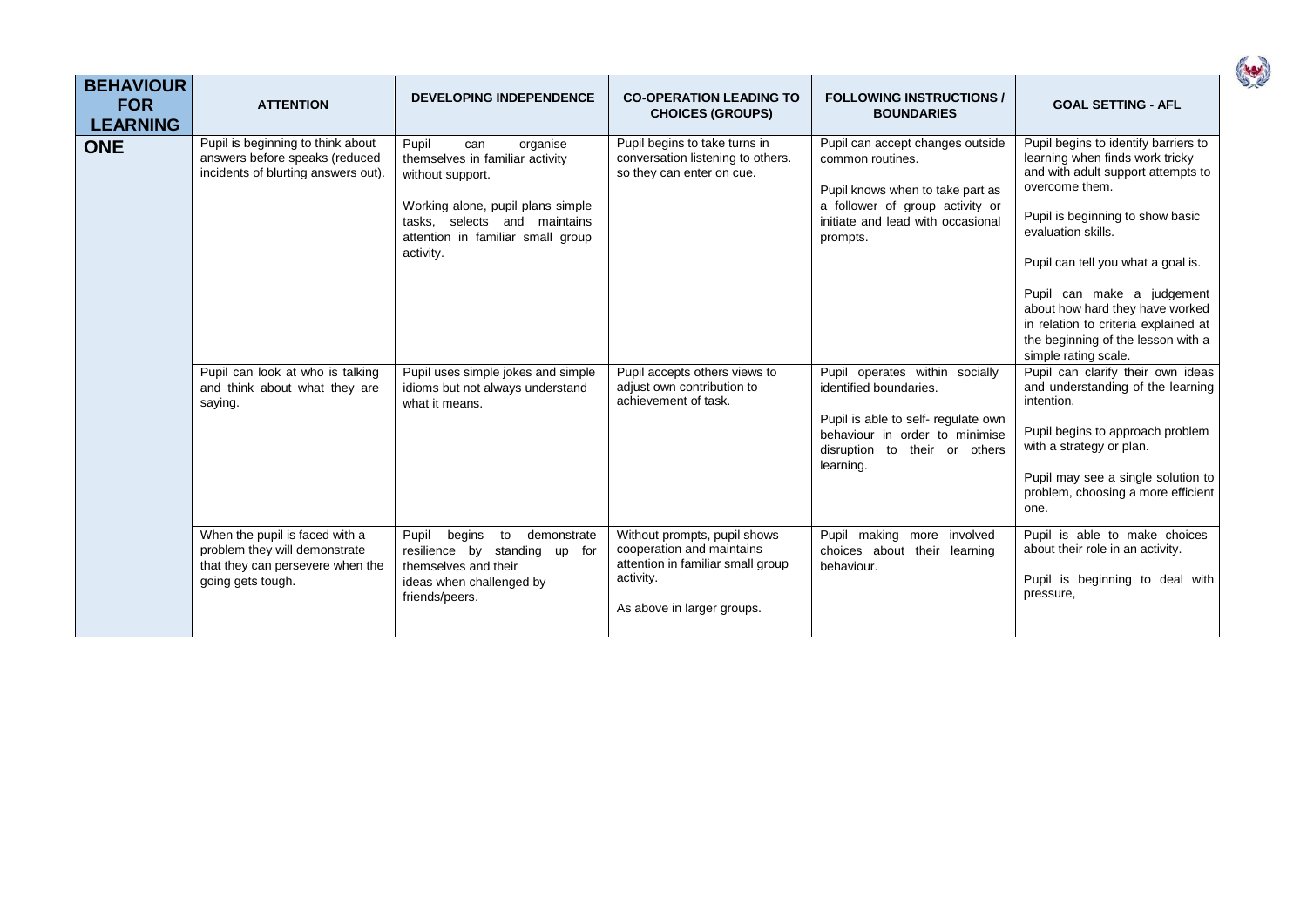| <b>BEHAVIOUR</b><br><b>FOR</b><br><b>LEARNING</b> | <b>ATTENTION</b>                                                                                                                                                                                                                                                             | <b>DEVELOPING INDEPENDENCE</b>                                                                                                                                                                                                                                      | <b>CO-OPERATION LEADING TO</b><br><b>CHOICES (GROUPS)</b>                                                                                                                                      | <b>FOLLOWING INSTRUCTIONS /</b><br><b>BOUNDARIES</b>                                                                                          | <b>GOAL SETTING - AFL</b>                                                                                                                                                                                                                                                                                                             |
|---------------------------------------------------|------------------------------------------------------------------------------------------------------------------------------------------------------------------------------------------------------------------------------------------------------------------------------|---------------------------------------------------------------------------------------------------------------------------------------------------------------------------------------------------------------------------------------------------------------------|------------------------------------------------------------------------------------------------------------------------------------------------------------------------------------------------|-----------------------------------------------------------------------------------------------------------------------------------------------|---------------------------------------------------------------------------------------------------------------------------------------------------------------------------------------------------------------------------------------------------------------------------------------------------------------------------------------|
| <b>TWO</b>                                        | Pupil can discuss own<br>contribution to activities.<br>Pupil can discuss what they and<br>others did in different activities.<br>Pupil can vary talk to gain<br>and hold the attention of<br>listener.<br>Pupil can listen in larger<br>groups and different<br>situations. | Pupil is able to relay simple<br>message.<br>Pupils will help ask for help for<br>specific concerns.<br>Pupil asks questions for increasingly<br>wider situations.<br>Pupil begins to show more<br>confidence in talking sometimes to<br>people who are unfamiliar. | Pupil can listen carefully in pairs.<br>Pupil can discuss contribution of<br>others.<br>In a small group, pupil can<br>organise and participate in<br>familiar routines.                       | Pupil can listen to rules of game<br>and respond appropriately.<br>Pupil is able to listen to and relay<br>a simple verbal message.           | Pupil independently begins to<br>overcome small barriers to<br>learning.<br>Pupil can consider alternatives<br>before making decision or acting<br>on it.<br>They can accept a goal.                                                                                                                                                  |
|                                                   | Pupil listens in more formal<br>situations.                                                                                                                                                                                                                                  | Pupil begins to choose how to<br>link their learning.<br>Pupils begin to check their own<br>work and self- correct linked to<br>criteria set.                                                                                                                       | Pupil can demonstrate<br>understanding by speaking<br>clearly and explaining ideas.<br>Pupil is able to respond to<br>others with increasing<br>appropriateness to what others<br>say.         | Pupils can identify resources for<br>unfamiliar tasks.<br>Pupil is able to use a limited<br>number of strategies for different<br>situations. | Pupil can think of many things<br>could do if they set a goal/ have a<br>problem. Pupil can identify main<br>steps in action plan of successful<br>completion of task.<br>Pupil can identify and access<br>unseen resource.<br>Simple evaluation skills but<br>not yet using to inform future.                                        |
|                                                   | Pupils<br>able to<br>consistently<br>ignore simple<br>inappropriate<br>behaviour.                                                                                                                                                                                            | Pupils remain positive in event of<br>problem or challenge.<br>Pupil consistently demonstrates<br>resilience by standing up for<br>themselves when challenged by<br>peers.                                                                                          | Pupil can adapt ideas when<br>communicating with<br>a group with encouragement of<br>peers or adult.<br>Pupils begin to be aware and talk<br>about the effect of their<br>behaviour on others. | Pupil uses class time<br>appropriately to complete tasks.<br>Pupil completes class work,<br>homework in agreed timescales.                    | Pupils are able to self-correct or<br>problem solve when they realise<br>they are about to make a mistake<br>or as problems occur.<br>Pupil<br>accept<br>adults'<br>can<br>judgement on their rating on how<br>well the pupil did on relation to<br>their target.<br>Pupil continues task even when<br>frustrated more independently. |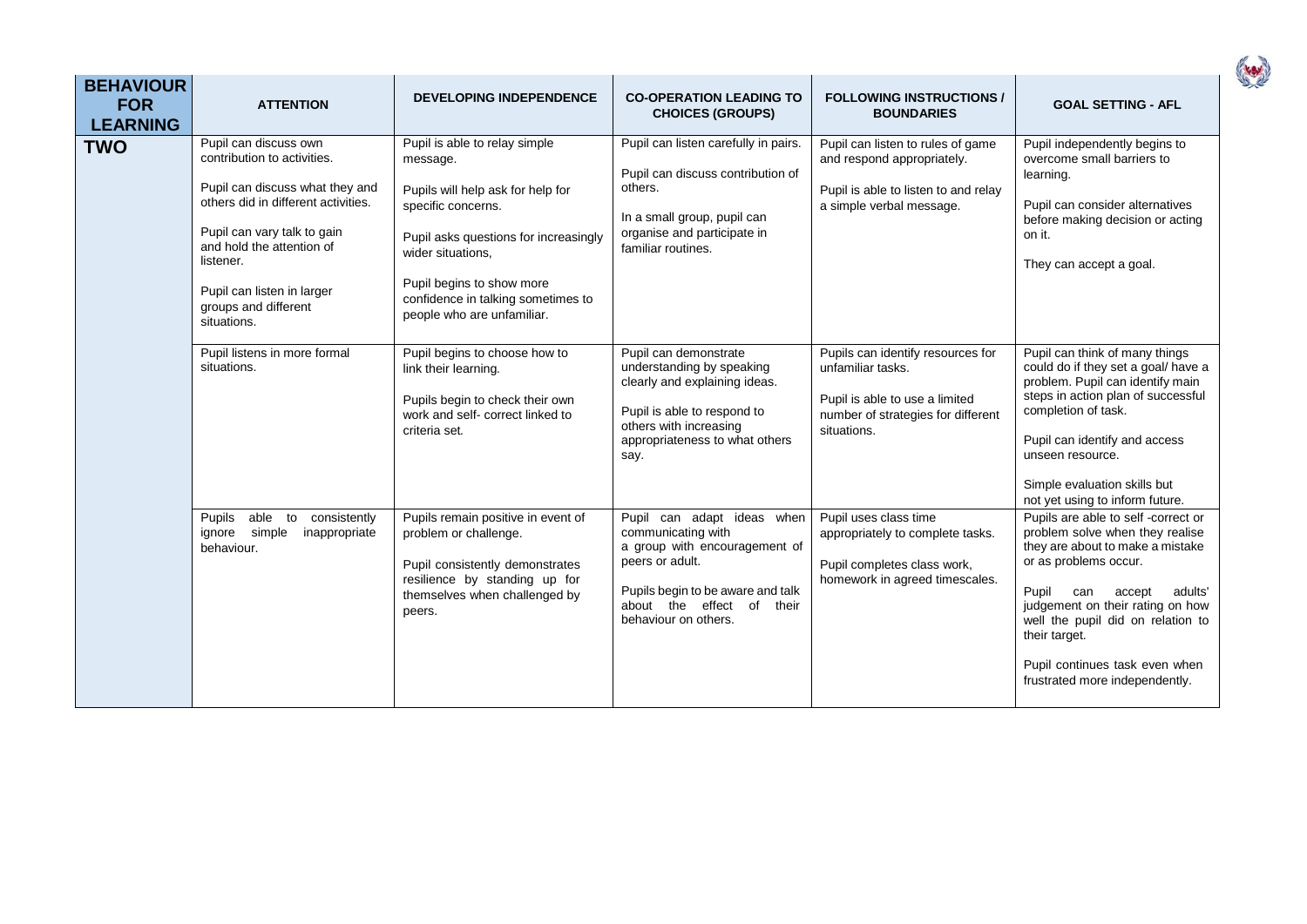| <b>BEHAVIOUR</b><br><b>FOR</b><br><b>LEARNING</b> | <b>ATTENTION</b>                                                                                                                                                     | <b>DEVELOPING INDEPENDENCE</b>                                                                                                                                                                 | <b>CO-OPERATION LEADING TO</b><br><b>CHOICES (GROUPS)</b>                                                                                                                                                                                                     | <b>FOLLOWING INSTRUCTIONS /</b><br><b>BOUNDARIES</b>                                                   | <b>GOAL SETTING - AFL</b>                                                                                                                                                                                                                                                                                                                                           |
|---------------------------------------------------|----------------------------------------------------------------------------------------------------------------------------------------------------------------------|------------------------------------------------------------------------------------------------------------------------------------------------------------------------------------------------|---------------------------------------------------------------------------------------------------------------------------------------------------------------------------------------------------------------------------------------------------------------|--------------------------------------------------------------------------------------------------------|---------------------------------------------------------------------------------------------------------------------------------------------------------------------------------------------------------------------------------------------------------------------------------------------------------------------------------------------------------------------|
| <b>THREE</b>                                      | Pupil can listen and show<br>comprehension in more formal<br>situations.<br>Pupil demonstrates more<br>confidence in listening,<br>sometimes when more<br>unfamiliar | Pupil can take part in and organise<br>themselves in familiar and new<br>routines.<br>Pupil can apply knowledge and<br>begin to use a wider number of<br>strategies (thinking<br>Flexibly.     | Pupil begins to adapt what is<br>said to the needs of listener-<br>varying use of vocab and level<br>of detail.<br>Pupil can contribute in<br>discussions through<br>making suitable<br>comments, asking<br>relevant questions and<br>identifying key points. | Pupil considers other group<br>members.                                                                | Pupil will independently check<br>their own work and self-correct<br>errors found linked to criteria<br>set.<br>Pupil can support goal setting.<br>Pupil can increasingly deal with<br>pressure,<br>Pupil can independently set<br>goals and begin to think about<br>what to do to achieve it.                                                                      |
|                                                   | Pupil begins to show more<br>confidence<br>in<br>talking,<br>sometimes<br>to unfamiliar<br>people.                                                                   | Pupil uses simple jokes and idioms<br>more appropriately.                                                                                                                                      | Pupil responds with specific<br>vocabulary choices and non<br>verbal features to show<br>awareness of the listener.<br>Pupil will support creating or<br>allocating roles within learning<br>group.<br>Pupil begins to<br>understand<br>conversational rules. | Pupil respects teacher and<br>cooperates and is compliant,<br>responding positively to<br>instruction. | Pupil can plan tasks anticipating<br>consequences<br>of<br>actions/decisions.<br>Pupil has ability to adapt<br>actions in response to<br>unfamiliar<br>people and<br>events.<br>Pupil can create or select limited<br>strategies to overcome barriers.                                                                                                              |
|                                                   | Pupils begins to accept overt<br>positive praise and is support<br>maintaining good behaviour<br>choices.                                                            | Pupil can recognise achievement in<br>other pupils in the class and begin<br>to say why.<br>Pupil, with support, begins to<br>understand that effort is needed to<br>achieve desired outcomes. | Pupil can develop/ adapt ideas<br>and suggestions as a member<br>of a group.                                                                                                                                                                                  | Pupil more able to evaluate<br>learning.                                                               | Pupil can show simple<br>evaluation skills which are<br>beginning to impact on future<br>learning.<br>Pupil can review activities and<br>use to inform future planning of<br>similar tasks.<br>Pupil can independently reflect<br>on their own work.<br>Pupil can reflect on feedback<br>about a piece of work or activity<br>and with support, plan next<br>steps. |

( rev)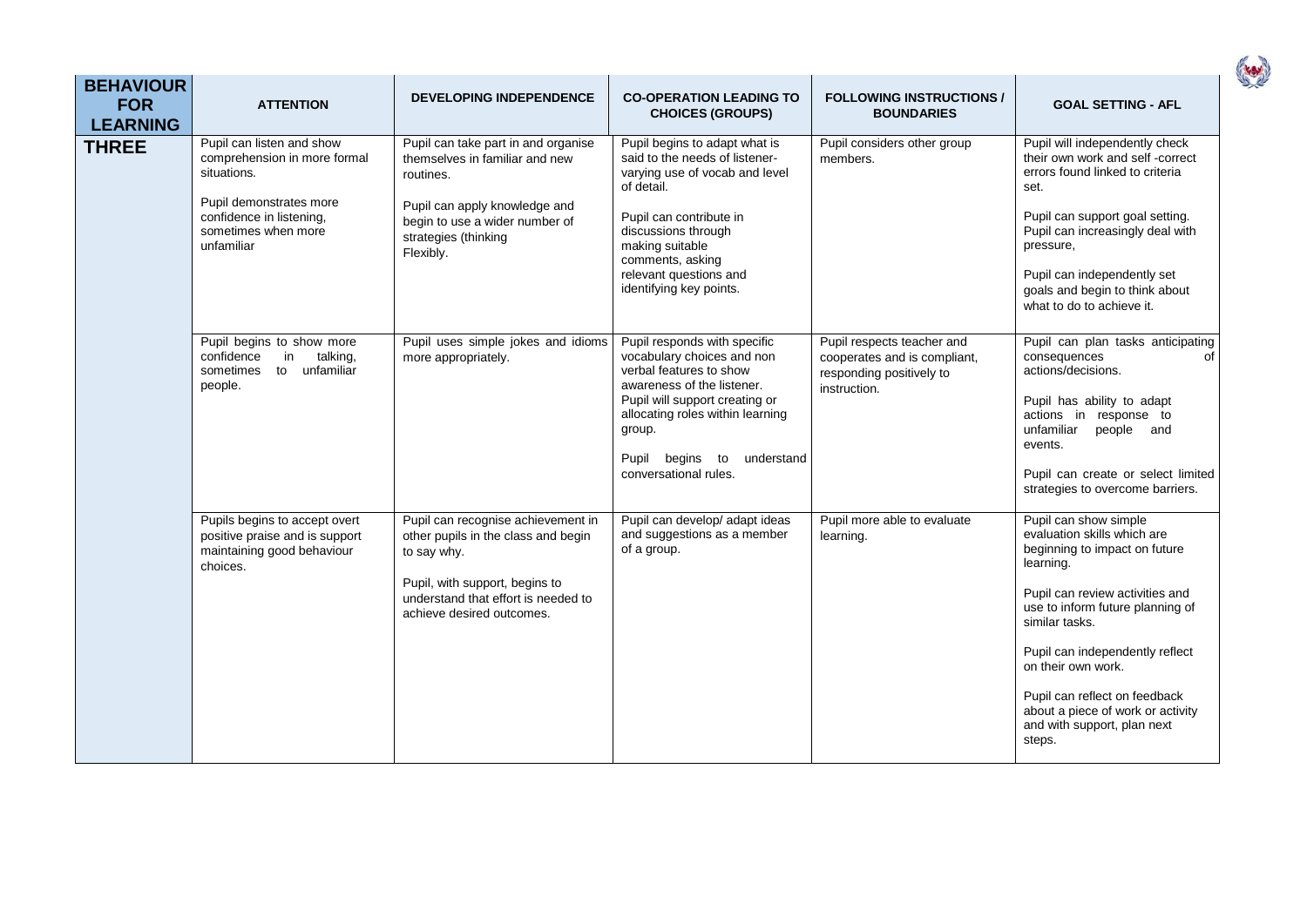| <b>BEHAVIOUR</b><br><b>FOR</b><br><b>LEARNING</b> | <b>ATTENTION</b>                                                                | <b>DEVELOPING INDEPENDENCE</b>                                                                                | <b>CO-OPERATION LEADING TO</b><br><b>CHOICES (GROUPS)</b>                                                                                                                          | <b>FOLLOWING INSTRUCTIONS /</b><br><b>BOUNDARIES</b>                            | <b>GOAL SETTING - AFL</b>                                                                                                                                                                                                                                                                          |
|---------------------------------------------------|---------------------------------------------------------------------------------|---------------------------------------------------------------------------------------------------------------|------------------------------------------------------------------------------------------------------------------------------------------------------------------------------------|---------------------------------------------------------------------------------|----------------------------------------------------------------------------------------------------------------------------------------------------------------------------------------------------------------------------------------------------------------------------------------------------|
| <b>FOUR</b>                                       | Pupil can sustain focus on a<br>problem.                                        | Pupils can encourage others<br>through their positive approaches.                                             | Pupil is able to listen carefully<br>to content of class and<br>demonstrate through asking<br>questions and making relevant<br>comments.<br>Pupil can give reasons for<br>choices. | Pupil can recall and apply<br>knowledge in more creative and<br>new situations. | Pupil can prioritise tasks to<br>manage time.<br>Pupil can visualise next steps<br>based on what they know now.<br>Pupil begins to know how their<br>education equips them with the<br>behaviours and attitudes for<br>success in continuing<br>education/life.                                    |
|                                                   | Pupil is able to accept change<br>without hesitation.                           | Pupil can understand jokes and<br>idioms and more able to say what<br>they mean.                              | Pupil can take on roles and<br>responsibilities when working in<br>pairs or in groups.<br>Pupil can take a more active part<br>in setting roles.                                   | avoids involvement in<br>Pupil<br>conflict situations.                          | Pupil<br>can demonstrate<br>more<br>resilience in the face of challenges,<br>activities, learning.<br>Pupil can stop, reassess and select<br>another strategy to overcome<br>barriers.                                                                                                             |
|                                                   | Pupil doesn't seek to attract<br>inappropriate<br>attention<br>in<br>classroom. | Pupil is more confident /flexibility in<br>choosing strategies.<br>Pupil can identify when they need<br>help. | Recognise effect of their<br>behaviour on others and support<br>those with difficulties.                                                                                           | Pupil doesn't seek to attract<br>inappropriate<br>in<br>attention<br>classroom. | Pupil can assess and reflect on<br>strengths and weaker areas to set<br>a goal.<br>Pupils can act on constructive<br>feedback about performance.<br>Pupils discuss their own learning,<br>can make suggestions as to what<br>they may do differently next time,<br>when reflecting on an activity. |

(rev)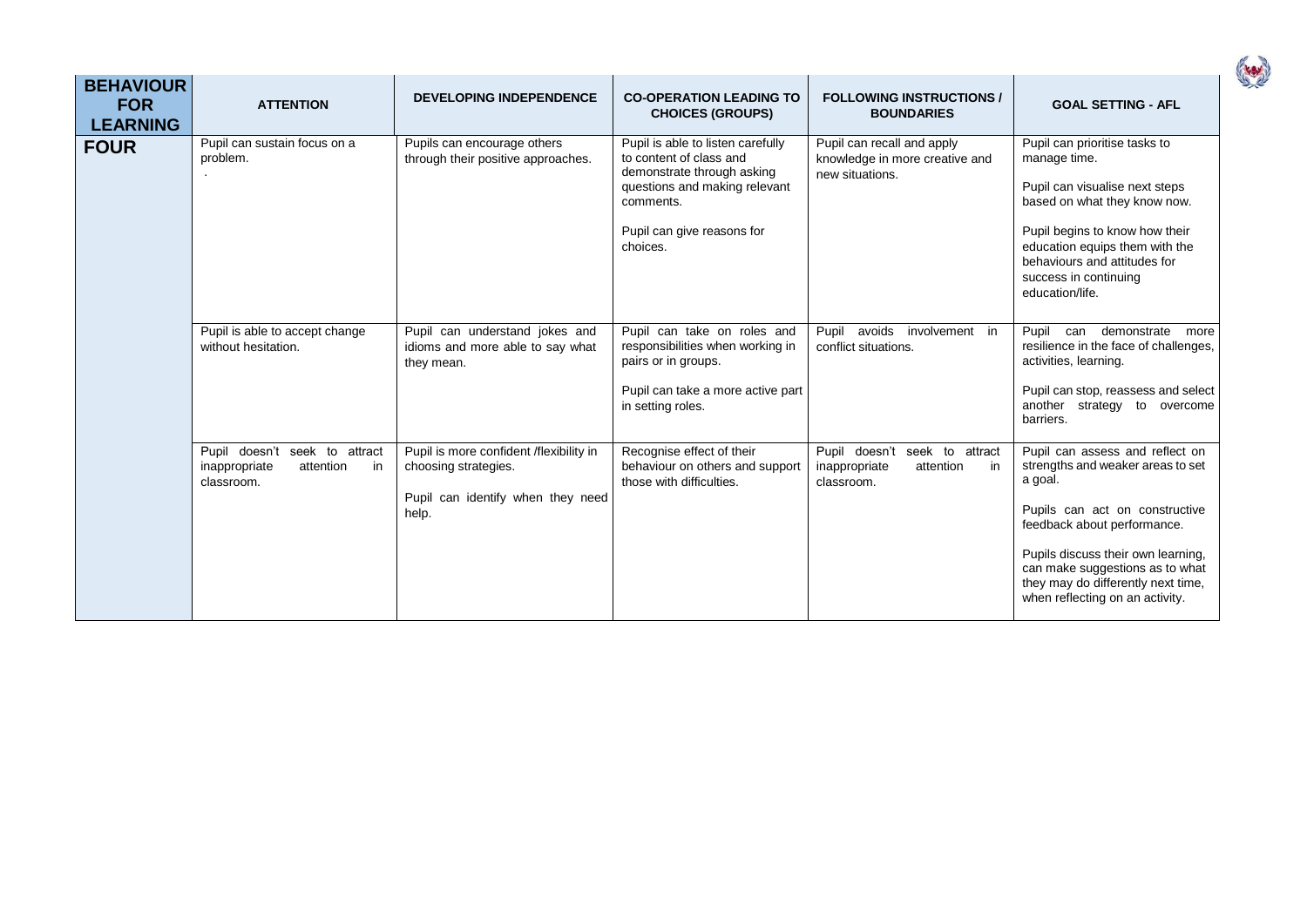| <b>BEHAVIOUR</b><br><b>FOR</b><br><b>LEARNING</b> | <b>ATTENTION</b>                                                                                                                       | <b>DEVELOPING INDEPENDENCE</b>                                                                                                                                                                                                                                                                                                      | <b>CO-OPERATION LEADING TO</b><br><b>CHOICES (GROUPS)</b>                                                                                                                                                                                                                                                                                                   | <b>FOLLOWING INSTRUCTIONS /</b><br><b>BOUNDARIES</b>                                                                                                                                                 | <b>GOAL SETTING - AFL</b>                                                                                                                                                                                                                                                                                                                                                                                                                                                                                             |
|---------------------------------------------------|----------------------------------------------------------------------------------------------------------------------------------------|-------------------------------------------------------------------------------------------------------------------------------------------------------------------------------------------------------------------------------------------------------------------------------------------------------------------------------------|-------------------------------------------------------------------------------------------------------------------------------------------------------------------------------------------------------------------------------------------------------------------------------------------------------------------------------------------------------------|------------------------------------------------------------------------------------------------------------------------------------------------------------------------------------------------------|-----------------------------------------------------------------------------------------------------------------------------------------------------------------------------------------------------------------------------------------------------------------------------------------------------------------------------------------------------------------------------------------------------------------------------------------------------------------------------------------------------------------------|
| <b>FIVE</b>                                       | Pupil listens with confidence in an<br>increasing range of contexts, e.g.<br>More formal situations and in<br>unfamiliar surroundings. | Pupil is understanding of benefits<br>of wide variety of strategies and<br>begins to choose the most<br>effective.<br>Pupil can approach a new task with<br>a positive attitude.                                                                                                                                                    | Pupil has a well- developed<br>sense of humour.<br>Pupil can contribute<br>appropriately to differing points<br>of view and can offer reasons<br>and evidence for their views.                                                                                                                                                                              | Pupil is aware of obvious<br>consequences of actions and<br>hidden consequences - linked to<br>work.                                                                                                 | Pupil can organise strategies for<br>overcoming barriers.<br>Pupil can initiate change.<br>Pupil can create an action plan,<br>identifying and prioritising the next<br>steps and key learning for<br>completion of a task.                                                                                                                                                                                                                                                                                           |
|                                                   | Pupil listens with increasing<br>confidence in wide range of<br>context.                                                               | Pupil to be more creative in<br>strategies to use (within regulation<br>or boundaries).<br>Listen and respond carefully to<br>others speaking and show this by<br>making some variation to<br>vocabulary to suit audience.                                                                                                          | Pupil can contribute to<br>discussions and respond<br>accordingly to contribution of<br>others.<br>Pupil is beginning to lead<br>groups.<br>Pupil understands and uses<br>rules of conversations and<br>knows limits surrounding it eg<br>speak at appropriate times,<br>appropriate people / shows<br>respect.                                             | Pupil can accurately identify<br>future learning and make more<br>sophisticated evaluation on how<br>they learn and make choices to<br>match.                                                        | Pupil can make a plan, think about<br>what I need to do to achieve it and<br>go around barriers that get in my<br>way.<br>Pupil can draw conclusions, and<br>defend them using evidence.<br>Pupils have an understanding of<br>benefits of wide variety of<br>strategies and begins to choose<br>the most effective (different<br>example).                                                                                                                                                                           |
|                                                   | Pupil can show<br>more sustained<br>effort in<br>response to challenge.                                                                | Pupil can understand jokes and<br>idioms and more able to say what<br>they mean.<br>Pupil begins to know how they<br>learn best, e.g. preference on<br>layout, presentation, content,<br>learning styles etc.<br>Pupil identifies learning<br>opportunities, choices and<br>strategies to meet personal needs<br>and achieve goals. | Pupil advocates appropriately for<br>the rights of self and others<br>Pupil listens carefully in class<br>discussions and shows this<br>by making suitable<br>contributions and asking<br>questions that are responsive,<br>Pupil is able to identify<br>reasons for and against and<br>give reasons.<br>Pupil is able to evaluate<br>evidence listened to. | Pupil understands more about<br>rules/ laws and why they are<br>needed in society.<br>Pupil is aware of consequences<br>of breaking the law and impact it<br>can have on society and<br>individuals. | Pupil is more able to critically<br>evaluate, e.g. Evaluate success<br>for a specific activity using a<br>complex activity scale.<br>Pupil is more analytical in their<br>thinking/research.<br>Pupil can set a personal goal<br>and split into smaller<br>manageable chunks Pupil can<br>assess and can reflect critically<br>on own strengths, needs and<br>interests.<br>Pupil can explain how their<br>education equips them with the<br>behaviours and attitudes for<br>success in continuing<br>education/life. |